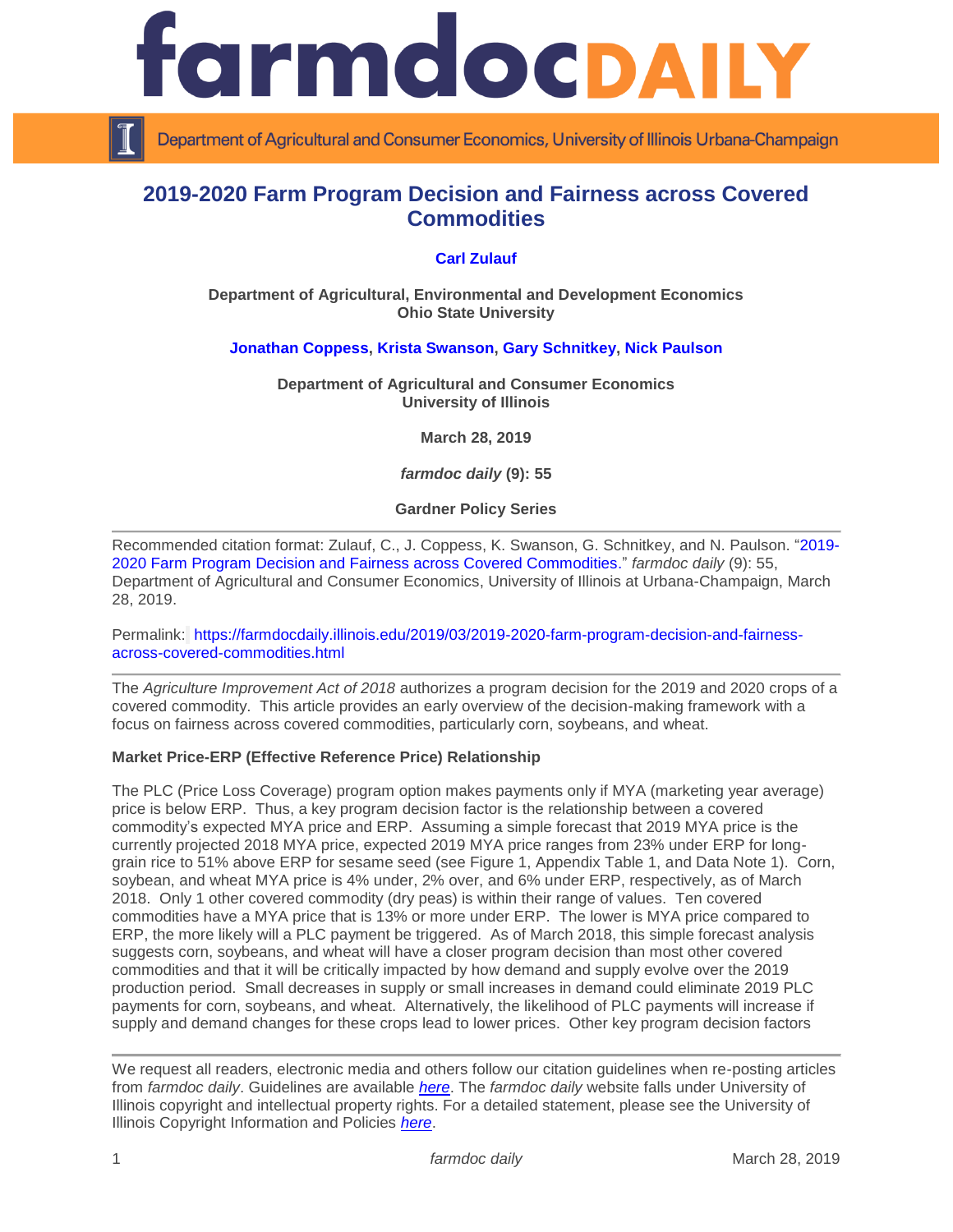include that: (1) ARC (Agriculture Risk Coverage) program option, but not PLC, pays on yield variation, (2) PLC pays over a wider, often much wider, range of MYA prices as ARC payments are limited to 10% of its benchmark revenue while PLC payments are bounded by the lower US loan rate, and (3) PLC payments start at 100% of ERP while ARC payments start at 86% of benchmark revenue.



## **Price Resolution**

The previous section prompts the question, "How much does history suggest will be known about 2019 MYA corn, soybean, and wheat price by the time program sign up ends?" To gain perspective, a percent difference is calculated for each month between a projected MYA price based on monthly prices released by NASS (National Agricultural Statistics Service) and the year's final MYA price. The analysis covers the 2002-2017 marketing years, the period for which data are available electronically. See Data Notes 2, 3, and 4 for more discussion of this calculation.

Standard deviation of the percent differences by marketing year is calculated for each month. This standard deviation is a measure of price uncertainty about MYA price. Price uncertainty should decline as a marketing year progresses. Corn, soybeans, and wheat conform to this expected time path (see Figures 2–4). When compared by month since the start of the marketing year, magnitude of price uncertainty is more similar for corn and wheat than for soybeans. Soybeans' lower price uncertainty reflects its different supply and demand characteristics, with an important characteristic likely being soybeans' more elastic demand.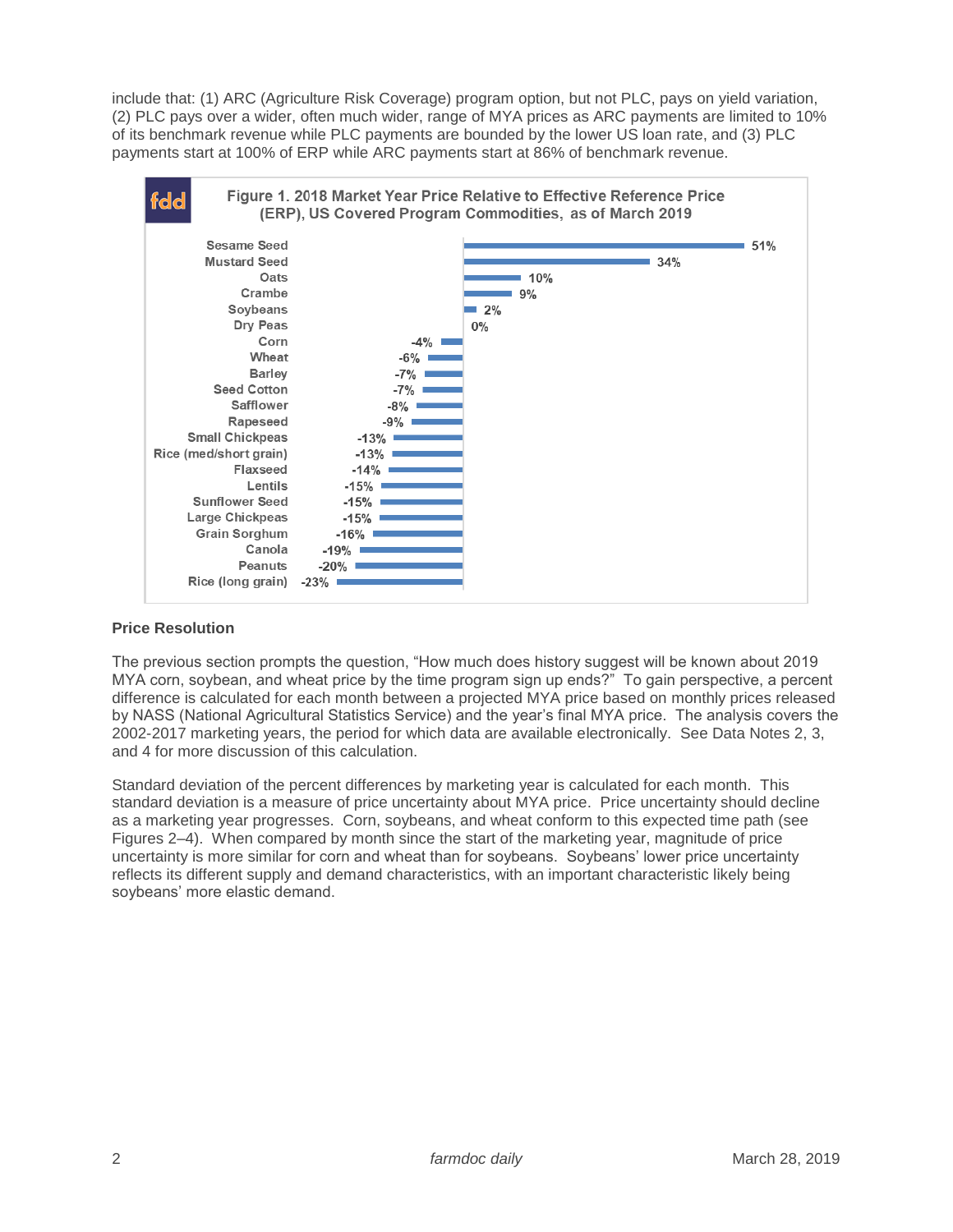

FSA (Farm Service Agency) has historically used the same sign up period for all covered commodities. Thus, Figure 5 compares price uncertainty as of October through May. Because NASS releases prices for the prior month at the end of a month (for example, at the end of March 2019 NASS will release the price for February 2019), the price uncertainty for October in Figure 5 is the September price uncertainty for corn, soybeans, and wheat in Figures 2-4 (as another example, price uncertainty for May in Figure 5 is price uncertainty for April in Figures 2-4). Over the October-May period, price uncertainty is always highest for corn. Price uncertainty is usually lowest for wheat but sometimes for soybeans. Wheat's smaller price uncertainty than corn reflects wheat's earlier harvest.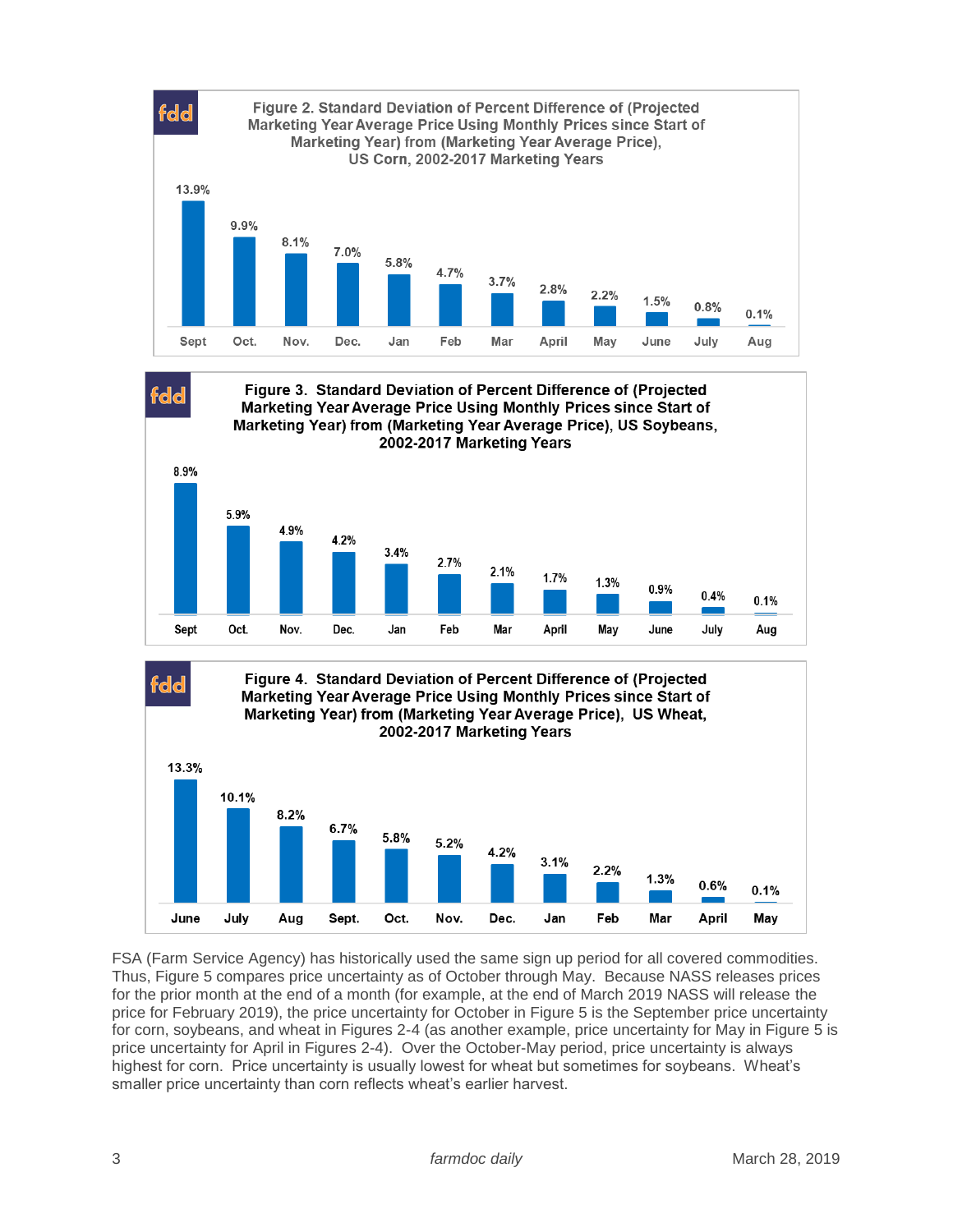

To illustrate interpretation of Figure 5 and the standard deviation, assume expected MYA price for corn is \$3.55 and for wheat is \$5.15. As of October, the historical standard deviation implies the 95% confidence interval for corn's MYA price is \$2.56 (\$3.55 – (\$3.55 X 13.9% X 2) to \$4.54 (\$3.55 + (\$3.55 X 13.9% X 2), or a range of \$1.98 (in words, 95% confidence is minus and plus 2 times standard deviation). In comparison, 95% confidence interval for wheat's MYA is smaller: \$4.46 (\$5.15 – (\$5.15 X 6.7% X 2) to  $$5.84$  (\$5.15 + (\$5.15 X 6.7% X 2), or a range of \$1.38.

The similarity of price uncertainty is one measure of fairness across covered commodities at sign up. The more similar is price uncertainty across covered commodities the more similar the price forecasting situation for the covered commodities. Figure 6 thus presents the range of price uncertainty for corn, soybeans, and wheat by month from October through May. To illustrate this calculation for October, the range of price uncertainty is 7.2% (percentage points) (13.9% for corn – 6.7% for wheat – see Figure 5). The range declines for all subsequent months but the decline levels off to 0.1 to 0.2 percentage points per month after January. A potential implication is that the 2019-2020 sign up period should not end until at least January 31, 2020.



The preceding recommendation only considers the difference in price uncertainty. Another measure of fairness is the magnitude of price uncertainty. As conveyed by Figures 2-4, equating the magnitude of price uncertainty across covered commodities at the end of sign up would require having different ending months by covered commodity for program sign up. For example, having a target price uncertainty of no more than 2% would imply an end to sign up of June 30 for corn (Figure 2), April 30 for soybeans (Figure 3), and March 31 for wheat (Figure 4).

## **Summary Observations**

 Current evidence suggests the 2019-2020 program decision for corn, soybeans, and wheat will likely be closer than for most other covered commodities.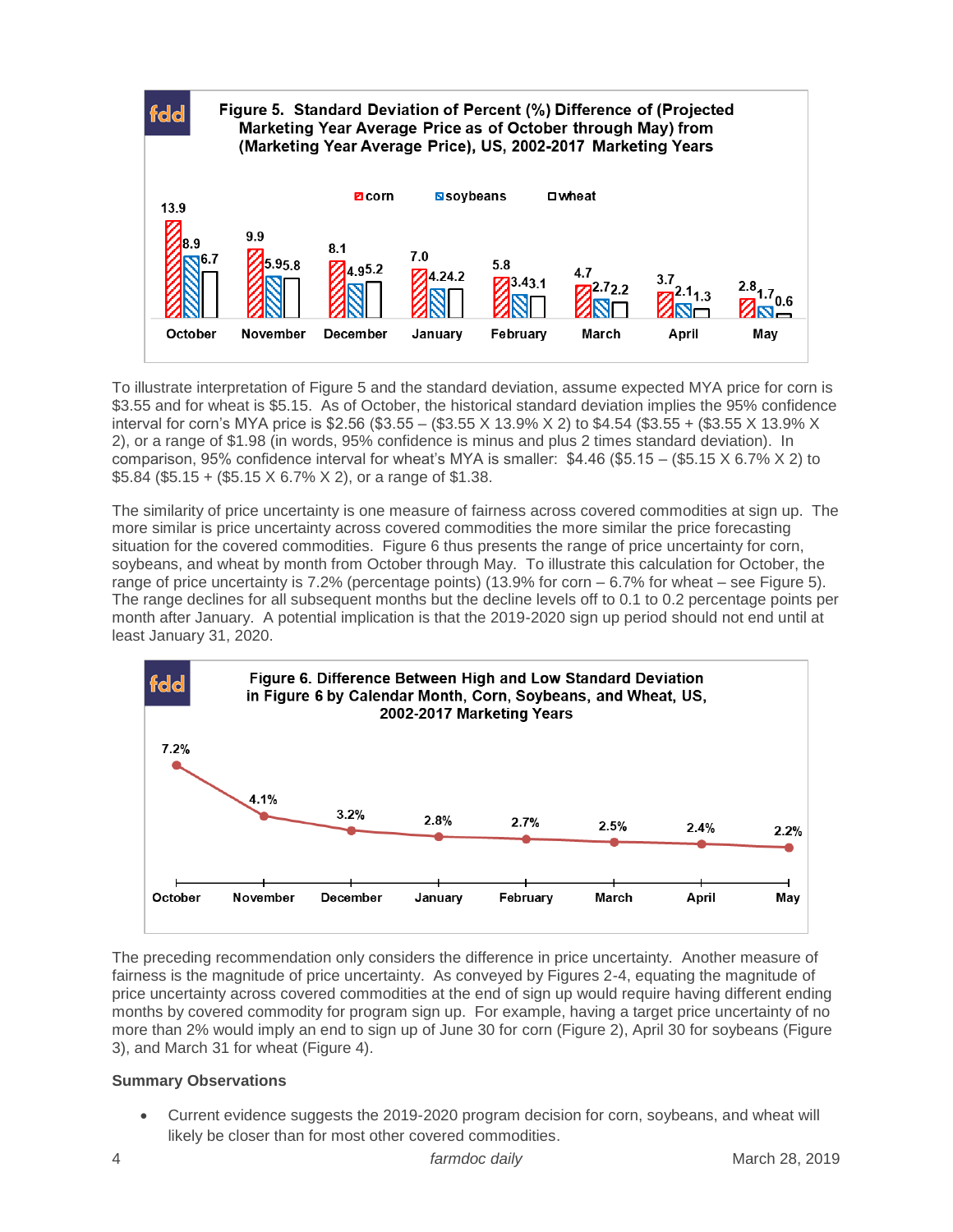- A close decision implies a strategy of waiting to make it, thus maximizing known information.
- This strategy will likely increase farm program payments because farms become more likely to pick the program that pays the most. Economists refer to this outcome as adverse selection.
- Support for a strategy of waiting is the decline in uncertainty surrounding MYA price as a covered commodity's marketing year progresses.
- This expected price resolution path raises a potentially important fairness issue: some crops have an information advantage.
- If the 2019-2020 sign up takes the historical approach of a common sign up period, this analysis suggests the fairness issue, as measured by the remaining uncertainty surrounding 2019 MYA price for corn, soybeans, and wheat, will be reduced by ending sign up after January 31, 2020, everything else the same.
- Another fairness measure is to end sign up at roughly the same target level of price uncertainty for MYA price. This measure would require that the end of sign-up be customized by covered commodity.
- Objective of this article is not to solve the issue of a "fair farm program sign-up period across covered commodities." Instead, it is to point out its importance and to suggest some possible measures to gain perspective on how to manage this issue.
- Looking further ahead, the 2018 farm bill makes the issue of a "fair farm program sign-up period across covered commodities" more important by authorizing annual sign-ups beginning with the 2021 marketing year.

# **Data Notes**

- 1. For corn, soybeans, and wheat; ERP equals the higher of (a) statutory reference price (reference price stated in 2018 farm bill) for the covered commodity or (b) an escalator option of 85% of Olympic average price of the covered commodity for the 5 most recent marketing years (excludes high and low price), but (c) cannot exceed 115% of statutory reference price. Source for the statutory reference price and 2014-2018 MYA prices used to calculate 2019 ERP is the US Department of Agriculture (USDA), FSA website. ERP is not calculated for temperate Japonica rice because it is not clear at present what data will be used to implement the 2018 farm bill provision concerning its ERP. For additional discussion of ERP in the context of the 2019 marketing year, see the *farmdoc daily* article of [February 21, 2019.](https://farmdocdaily.illinois.edu/2019/02/2018-farm-bill-reference-price-escalator-for-2019-market-year.html)
- 2. USDA, NASS computes the MYA price using the average price for a month and share marketed during that month. At the end of each month NASS releases the average price for the prior month. Share of production marketed each month is released after the marketing year ends. These data are available from NASS's *Quickstats* website starting with the 2002 marketing year. The marketing year starts June 1 for wheat and September 1 for corn and soybeans.
- 3. A projected MYA price is estimated for each month using monthly prices since the marketing year started and share of production marketed by month. To illustrate, estimated MYA price as of the 2<sup>nd</sup> month of a marketing year is calculated: [(price for month 1 times (share marketed in month 1 divided by sum of shares marketed in months 1 and 2)) plus (price for month 2 times (share marketed in month 2 divided by sum of shares marketed in months 1 and 2))]. The estimate is thus a weighted average of monthly prices, where the weight is share of crop marketed so far by month. As a numeric example, US soybean price and share sold for September and October 2017 were, respectively, \$9.35 and \$9.18, and 7% and 26%. Plugging these numbers into the equation: [(\$9.35 X (7% / (7%+26%))) + (\$9.18 X (26% / (7%+26%)))] which equals \$9.22.
- 4. Percent difference is calculated: [{projected MYA price as of a month (see Data Note 3) minus final MYA price) divided by final MYA price)]. To continue with the same example in Data Note 2